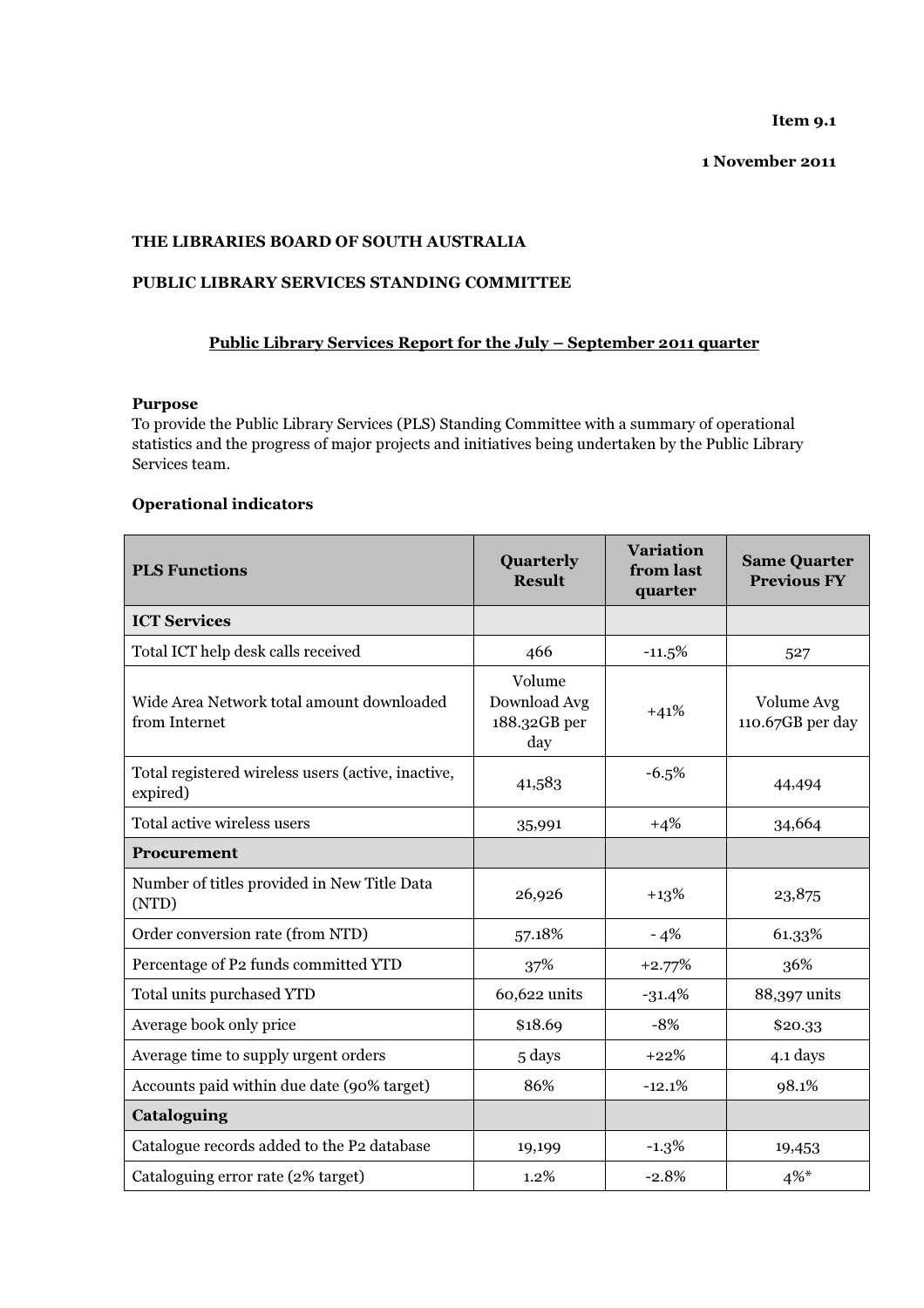| <b>Inter-Library Loans</b>                |            |          |         |
|-------------------------------------------|------------|----------|---------|
| ILL requests received                     | 120,646    | $-6.35%$ | 128,837 |
| ILL loans sent                            | 25,895     | $+3.4%$  | 24,996  |
| <b>Online Resources</b>                   |            |          |         |
| Online resources usage - Press Display    | $23,648**$ | $-46.5%$ | 44,215  |
| Online resources - Health & Wellness      | $N/A***$   | N/A      | 1,142   |
| Online resources usage - Ancestry         | 162,035    | $+40.7%$ | 115,180 |
| Online resources usage – Ency. Britannica | $N/A***$   | N/A      | 35,039  |
| Online resources - Road to IELTS          | 2,529      | N/A      | $N/A+$  |
| Online resources – World Book Online      | 156,840    | N/A      | $N/A+$  |

 \* cataloguing error rate increase due to sampling change, concentrating on non-performing suppliers \*\*Press Display statistics are down from last financial year in this quarter due to access issues in August & September and the discontinuation of 'The Age' through Press Display.

\*\*\* The subscription to the online resources Health & Wellness and Encyclopaedia Britannica ceased on the 30 June 2011.

+ 2 of the Online resources, Road to IELTS and World Book Online, are new subscriptions and consequently do not have corresponding usage for the same period in the last financial year.

## Project Update (as per PLS Action Plan 2011-2012)

#### Electronic Records Management

PLS continues to work with an external contractor to develop a business classification system and record disposal schedule. It is anticipated that the electronic records management system (TRIM) will be implemented in 2011-12.

## Review of State-wide Delivery Services capacity

The review of delivery services has concluded. It has identified that the service is currently operating at full capacity. Minor amendments within the scope of the current contract will be implemented to align to library's needs in the short term. However with the implementation of One LMS, it is expected that the volume of items circulated will increase significantly.

PLS will further consider the impact of the LMS on the service and work with the contractor Toll on options for expansion.

#### Community Languages Information Day

A successful Community Languages Information Day was held on 23 September. Speakers included Mirsia Bunjaku from the Migrant Resource Centre; Paul Hellander from the Interpreting & Translating Centre; Clemence Due & Danielle Every from Adelaide and South Australian Universities respectively, who spoke about the Inverbrackie Detention Centre; and Chris Kennedy who worked with libraries to adjust the CL Rotation Model. A workshop session was also conducted, with the theme of 'How to better provide services to men from CALD communities', and numerous useful suggestions were made.

#### Community Languages purchasing

PLS is purchasing materials in 22 languages in this year. Orders for Chinese and French are currently at CAVAL and should arrive at libraries within the next few weeks. Greek, Polish, Italian, Russian, Japanese and Vietnamese should arrive at the suppliers by the end of October. Arabic, Farsi, German, Hindi, Kannada, Khmer, Korean, Malayalam, Punjabi, Serbian, Spanish, Tamil & Telugu will arrive at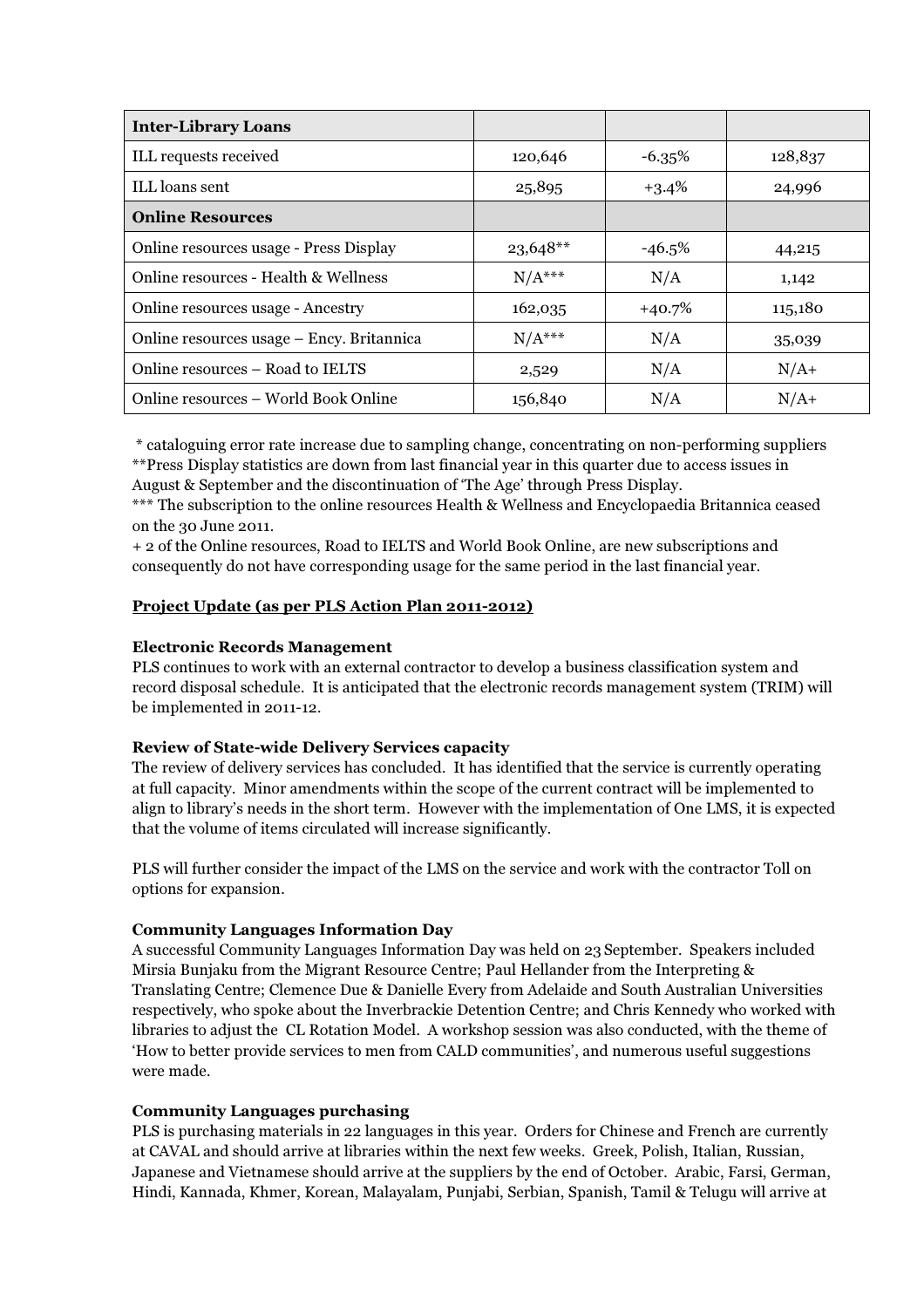the suppliers' by the end of November. Croatian is due to arrive at the supplier by the end of January 2012.

# Marketing

#### Advertising

PLS continued its monthly advertising in the SA Weekend lift-out of the Saturday Advertiser on the dates 23/7, 20/8 and 24/9. The advertising highlighted:

- relevance of libraries to 'blokes'
- new 'My Health & Wellbeing' section of libraries.sa.gov.au
- libraries participation in AVCon (Adelaide's anime and video games convention)
- language materials available
- availability of DVDs, magazines, PCs/internet, wireless
- baby rhyme-time
- family history resources
- Poetry Slam events
- Book Week in August
- benefits of reserving items

A celebrity testimonial by Deanna Williams (television journalist) was included in the August advertisement.

## Logo for the SA Public Library Network

The Marketing committee has PLSA Executive support for the development of a logo for the SA Public Library Network. Following a review of proposal submissions from 5 providers of graphic design services, PLS contracted Parallax Design Pty Ltd to develop the logo. In consultation with PLSA Executive, it is anticipated the logo will be finalised by the end of December. Issues related to the use and application of the logo are still being discussed by the PLSA Executive.

## School Community Libraries – Future models of service delivery

Following approval by the Libraries Board, PLS has commenced work on this project. The SCL Steering Committee has met twice and a consultant KPPM has been selected. Five regional workshops are taking place as part of this consultancy throughout November, as well as many telephone interviews with a range of stakeholders. The final report will be presented to the Libraries Board at its February 2012 meeting.

## Poetry Slam

The launch of the 2011 season took place on 9 September at Higher Ground, with special guest MC and poet Miles Merrill. This year has seen an increased interest in Poetry Slam with the Facebook page stimulating interest with over 217 friends. Heats have been held in libraries in Salisbury, Prospect, Mitcham, Woodcroft and West Torrens.

The SA State Final is to be held on 11 November ahead of the National Final at the Sydney Theatre Company on Sunday 27 November.

## Digital Content – Phase two

Expressions of Interest were received from 13 staff from the network to participate in Phase Two of the Digital Content project. The working party has met twice and continues to work on draft specifications for the EOI that will be distributed to the marketplace. PLS continues to investigate other options for eBooks including supply from existing materials suppliers, Project Guttenberg and others.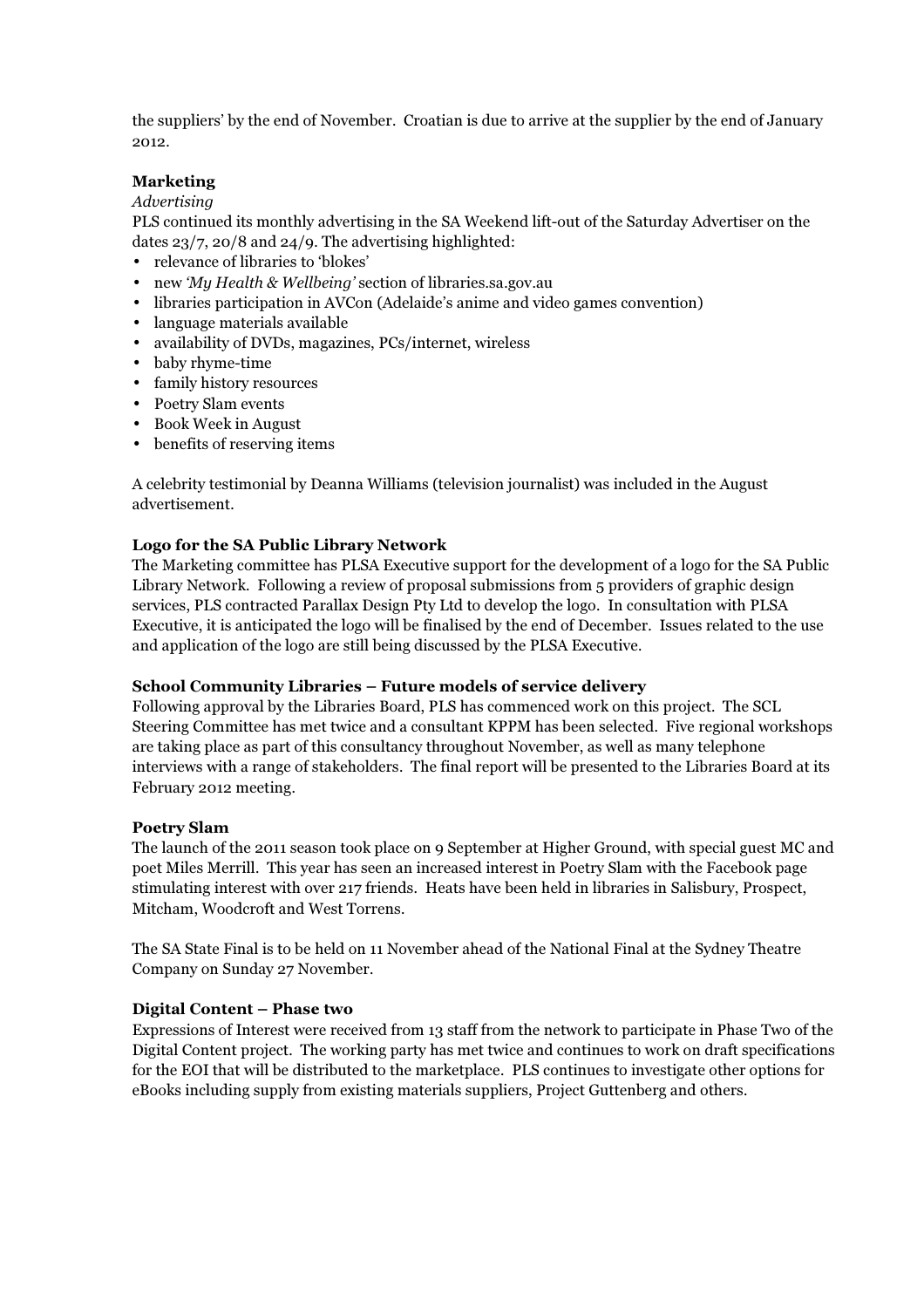## National Year of Reading

A meeting was held in August with a range of stakeholders, including bookseller and publishers, Universities and TAFE to promote NYR and capture events and strategies.

The One Country Reads is a major national project – Each state and territory has compiled a short list of 8-10, location specific titles that together describe what it is like to live in, be from, visit or in some other way connect with the 8 different states and territories. The finalist of titles will be aggregated into a top 10 Australian reads, which will then be voted on by all Australians -One Country Reads.

The Our Story program will feature at the National Year of Reading legacy event at the National Library of Australia at the end of November 2012.

## PLS visits

PLS staff have visited Port Lincoln, Strathalbyn, Port Adelaide Enfield and Roxby Downs to meet with staff and provide training or assistance.

#### Libraries Board Tour 20 & 21 October

The Libraries Board visit one region in South Australia each year. This is the perfect opportunity to see first-hand library operations. This year the Libraries Board visited Peterborough, Jamestown, Port Pirie, Port Broughton, Snowtown, Clare and Balaklava.

The visit included a short presentation on the strategic vision of each library service by the library manager as well as a chance for the Mayor and CEO and or Principal to meet with the Libraries Board.

#### Federal Government "Library Initiative"

Earlier this year the Federal Government provided \$1M for a Library Initiative aimed at improving access for people with print disability to print material in a digital format through public libraries around the country. The Initiative was auspiced by ALIA and run on a competitive bid basis. The SA Public Library network received 177 audio reading devices, as part of the Library Initiative. These devices were a combination of Audio Read Navigator & Plextalk Daisy players. The type of player was decided by participating libraries.

The playback devices have enabled people with print disability, increased access to the vast range of digital material available from the public libraries, which includes access to libraries which specialise in providing support to people with a print disability.

In September PLS was offered funding support of \$12,000 (ex GST) for the acquisition of content for use on the devices. PLS has purchased 235 MP3 titles with concurrent access to a digital copy. These titles are currently being catalogued and will be available via the Print Disability collection and via internet access for download.

#### Recommendation

That the Public Library Services Standing Committee receives the report for information.

Prepared by:

Geoff Strempel Associate Director Teresa Brook Manager, Public Library Programs Marissa King **A/Manager, Business Development** Lyal Mutton Manager, ICT Services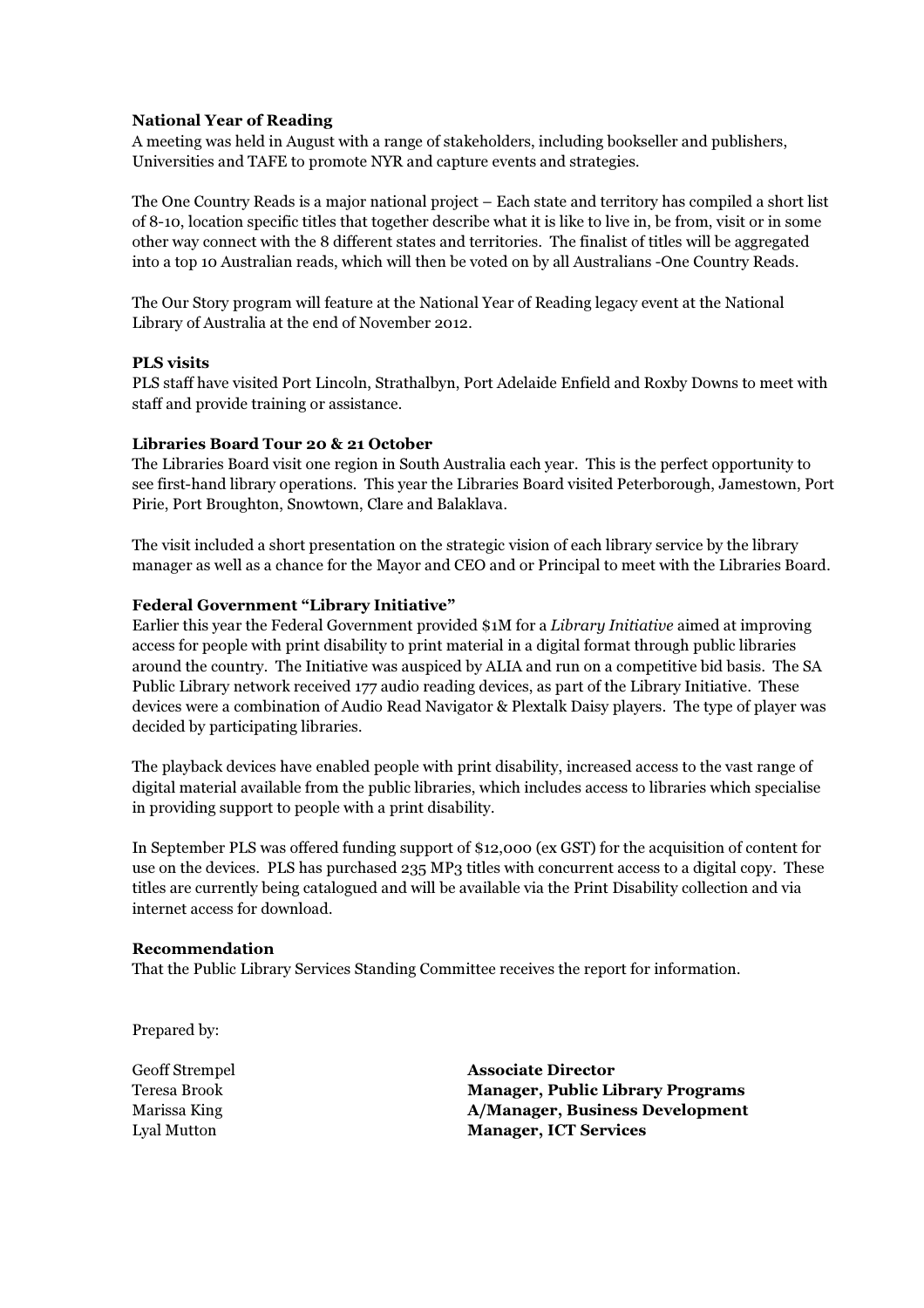Item 9.2

1 November 2011

## THE LIBRARIES BOARD OF SOUTH AUSTRALIA

### PUBLIC LIBRARY SERVICES STANDING COMMITTEE

## Public Library Services Financial Performance Summary July to September 2011

#### Proposal

That the Public Library Services Standing Committee notes the attached Financial Performance Report for Public Library Services for the period 1 July to 30 September 2011 including notes and explanations of major variations.

#### Discussion

In summary as at 30 September 2011 the financial position is:-

|             | <b>YTD</b> Actual | <b>YTD Budget</b> | <b>YTD</b> Variation |
|-------------|-------------------|-------------------|----------------------|
|             | \$000             | \$000             | \$ 000               |
| Revenue     | 3,122             | 3,163             | -41                  |
| Expenditure | 2,771             | 3,365             | 594                  |
| Net Result  | 351               | $-202$            | 553                  |

#### (1) A summary of year to date variances is as follows:-

- Revenue and salaries expenditure are on target.
- Goods and services are under budget by \$241,000 due to small variations on a number of different lines. Variations are further explained in the attached Report 1. Expenditure across the financial year is shown in Chart 1.

#### (2) Bequest Funds

As at 30 September 2011, there was no expenditure on the Cornell Future of the Print Disability (PD) project or Rod East Memorial Fellowship. Please see Report 3 for further information on the Bequest funded projects.

#### Recommendation

That the Public Library Services Standing Committee notes the attached Financial Performance Report for Public Library Services for the period 1 July to 30 September 2011 including notes and explanations of major variations.

Prepared by:

Geoff Strempel Marissa King Associate Director Senior Finance Officer Public Library Services Public Library Services